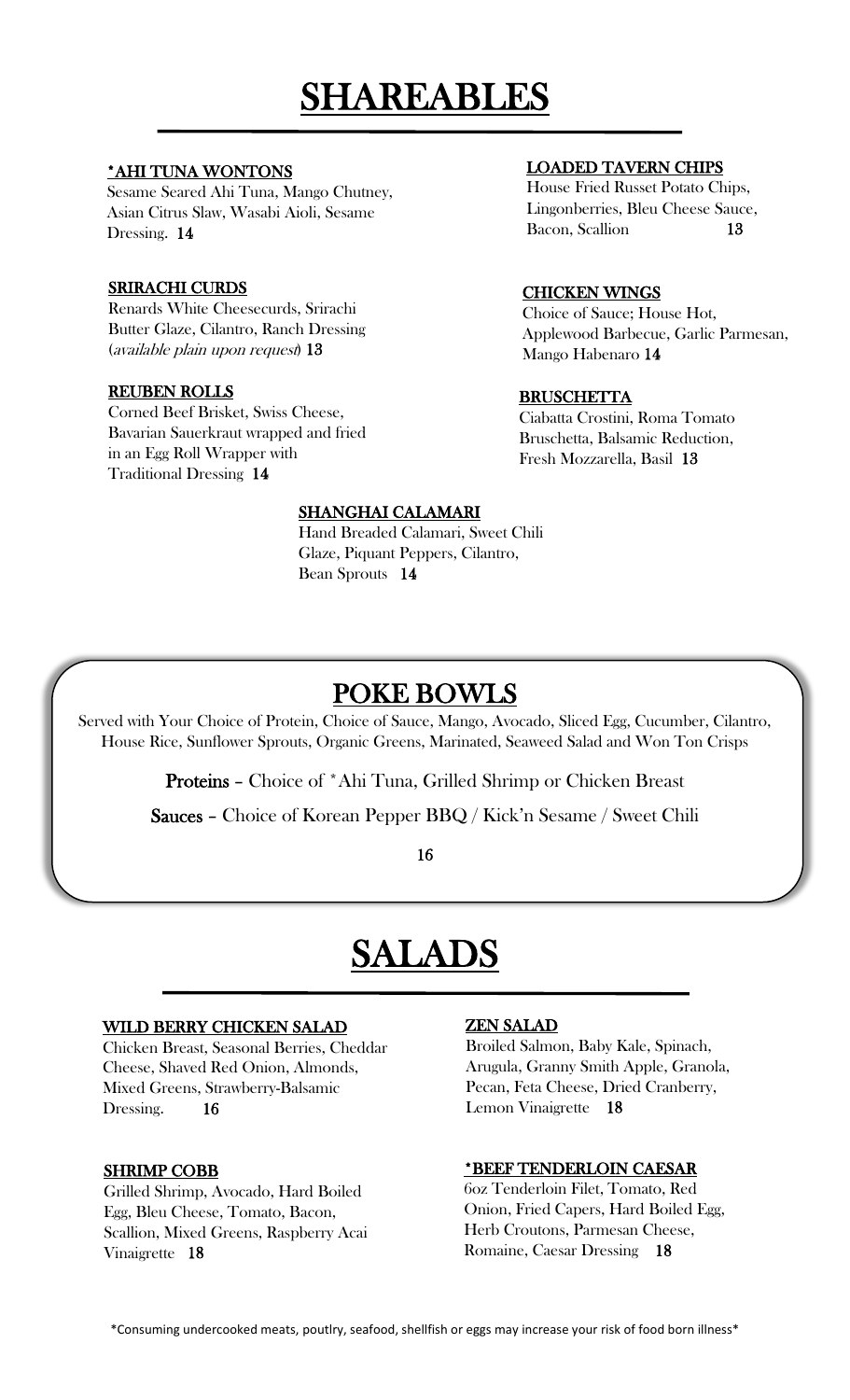# BURGERS, SANDWICHES & WRAPS

(served with your choice of French Fries, Pub Chips, Soup or Fresh Fruit)

#### \*1951 WEST BURGER

½# Angus Beef Patty, Bacon, White Cheddar, Caramelized Onions, Mushrooms, French Onion Mayo, Brioche Roll 15

#### TUSCAN CHICKEN PANINI

Grilled Chicken Breast, Spinach, Tomato, Caramelized Onion, Roasted Red Bell Pepper, Mozzarella, Pesto Aioli, Balsamic, Ciabatta 14

#### BLACKENED SHRIMP TACOS

Blackened Shrimp, Avocado, House Pico, Mango-Jicama Slaw, Fermented Chili Crème Fraiche, Corn Tortilla Chips, Salsa Rojo 15

#### \*BOURBON 'n' BLEU BURGER

Sweet Bourbon Glazed Angus Beef Patty, Applewood Smoked Bacon, Bleu Cheese, Flash Fried Onions, Brioche Roll 15

#### FISHERMANS CLUB

Hand Breaded Haddock Filet, Tomato, Lettuce, Red Onion and Tartar Sauce on a Brioche Roll. 14

#### WEST COAST CLUB WRAP

Turkey Breast, Bacon, Avocado, Mango-Salsa, Toasteed Almond, Mixed Greens, White Cheddar, Strawberry-Balsamic Dressing, Spinach Tortilla 14

#### PRIME RIB DIP

Shaved Prime Rib, Bacon, Swiss Cheese, Mushroom Bordelaise, Flash Fried Onion Straws, Ciabatta Roll, Seasoned Au Jus 14

#### BLACK BEAN BURGER

Spicy Black Bean Patty, House Pico De Gallo, Jalapeno Ranch, Monterey Jack, Local Organic Sprouts, Brioche Roll 14

#### CRANBERRY-MACADAMIA CHICKEN SALAD

House made chicken salad with Cranberries and Macadamia Nuts, Whole Grain Toast, Fresh Tomato, Baby Field Greens 14

### RUEBEN

Corned Beef, Sauerkraut, Swiss Cheese, Thousand Island Dressing, Marble Rye. 14

# TRADITIONAL FAVORITES

#### BROASTED CHICKEN DINNER

Our Classic Broasted Chicken, Mashed Potatoes, Dressing, Creamy Slaw, Gravy ¼ Bird – 13 ½ Bird - 17

#### BARBECUED BABY BACK RIBS

Slow Cooked, Flavorful and Tender. Served with Choice of Potato and Creamy Slaw  $\frac{1}{2}$  Rack - 18 Full Rack - 25

#### ROCK GARDEN COMBO

A Mouthwatering Combination of our Classic Broasted Chicken (1/4 bird) and ½ a Rack of our Barbecued Baby Back Ribs. Served with Choice of Potato and Creamy Slaw

24

#### BROASTED BONE IN PORK CHOPS

Two Thick Sliced Bone in Pork Chops, Pressure Fried and Coated in our Signature Rock Garden Breading. Topped with Bacon Braised Apples, Srirachi Honey and serve with Your Choice of Side.

20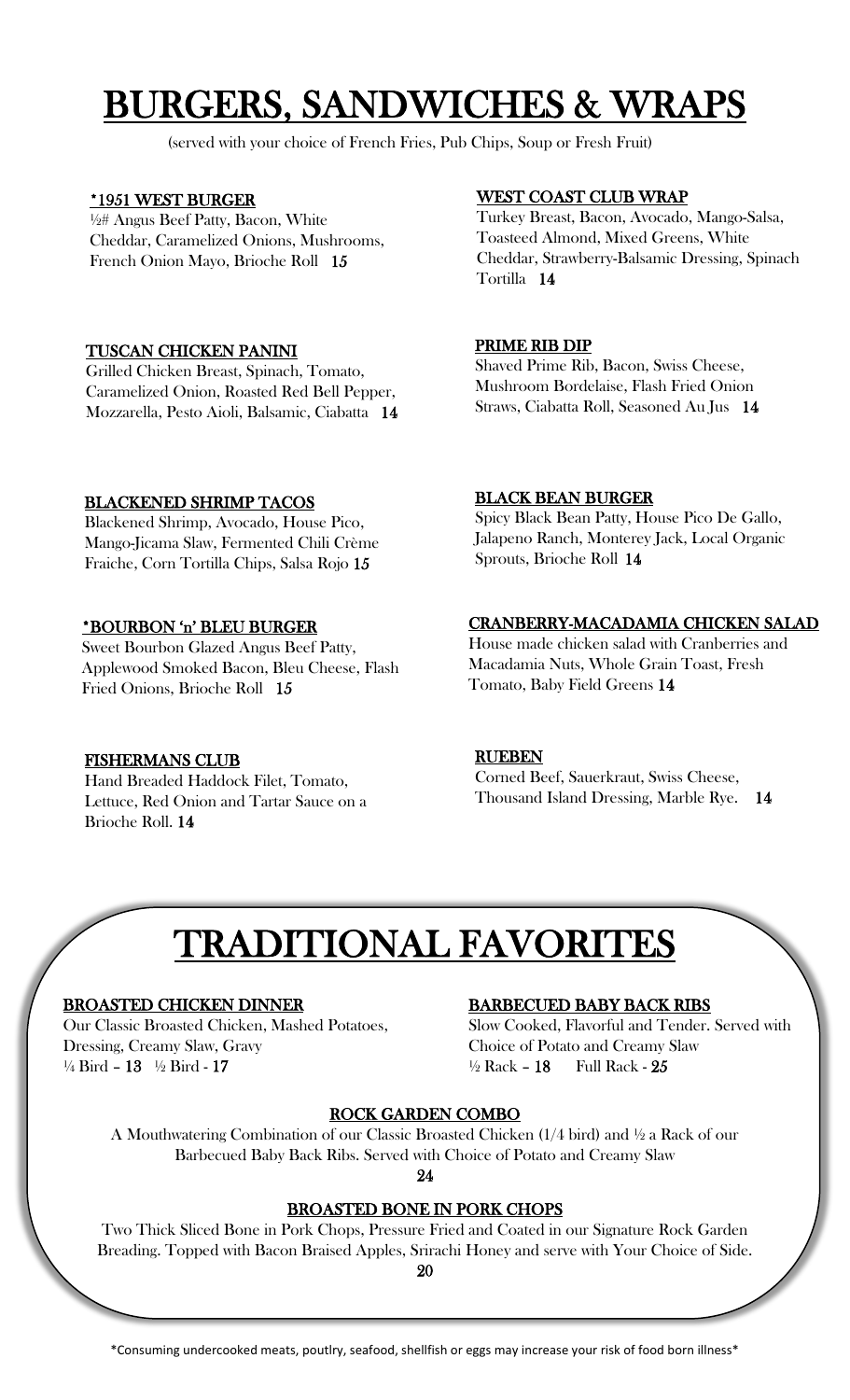# HOUSE BUTCHERED STEAKS 'N' CHOPS

We Proudly Offer Upper 2/3rds Choice Angus Beef, Premium Cuts of Pork and Lamb. Hand Trimmed In House, Flame Broiled and Seasoned To Perfection

#### Steaks are Priced at Market Value

\*LAMB LOIN CHOPS

Red Pepper Coulis and Chimicurri Twin 6oz Chops

\*FILET MIGNON

Tender and Mouthwatering 6 ounce 10 ounce

#### \*PORTERHOSE

Perfect Balance of the Strip and Tenderloin A 24 Ounce Cut.

\*RIBEYE

Well Marbled and Flavorful 14 ounce

\*NEW YORK STRIP

Bold Beef Flavor 14 ounce

### STEAK 'n' CHOP ENHANCEMENTS

ROASTED MUSHROOMS 3

GRILLED ONIONS 3

GARLIC BUTTER SAUTE'D **SHRIMP** 5

ANCHO COFFEE RUB  $\overline{Q}$ 

## Fresh Seafood Selections

 $\Omega$ 

#### BROILED SALMON

8oz Filet, Choice of Side, Cucumber Dill Sauce 26

#### PAN FRIED WALLEYE

Lightly Breaded Fresh Walleye, Choice of Side, Drawn Butter 25

#### \*SESAME CUSTED AHI TUNA

Sticky Rice Pilaf, Asian Citrus Slaw Sesame Vinagrette. 25

#### BAKED HADDOCK

8oz Filet, Choice of Side Drawn Butter, Lemon, 23

#### CEDAR PLANK SALMON

Bourbon Glaze, Grilled Cedar Plank Asian Citrus Slaw, Choice of Side 26

#### PISTACHIO ENCRUSTED WALLEYE

Pan Fried Walleye encrusted with Pistachio and Breadcrumbs, Bacon-Apple Ragout, Cider Cream 26

#### WILD MUSHROOM RAVIOLI BRUSCHETTA

Wild Mushroom Stuffed Ravioli, Grilled Portabella, Fresh Mozzarella, Tomato Bruschetta, Basil Cream, Balsamic.

18

Add On:

Grilled Chicken Breast - 3 Grilled Shrimp – 5 \*Grilled Tenderloin - 7 l

BROILED ASPARAGUS Sun-Dried Tomato Pesto

ROASTED BABY POTATOES Herb and Garlic Butter

SIDE SELECTIONS

BLISTERED HARICOT VERTS Toasted Almond Butter

SHROOM 'n' GOUDA MAC Bacon Gratin

BAKED POTATO Sour Cream, Whipped Butter

GARLIC MASHED POTATOES **Chives** 

FRENCH FRIES

\*Consuming undercooked meats, poutlry, seafood, shellfish or eggs may increase your risk of food born illness\*